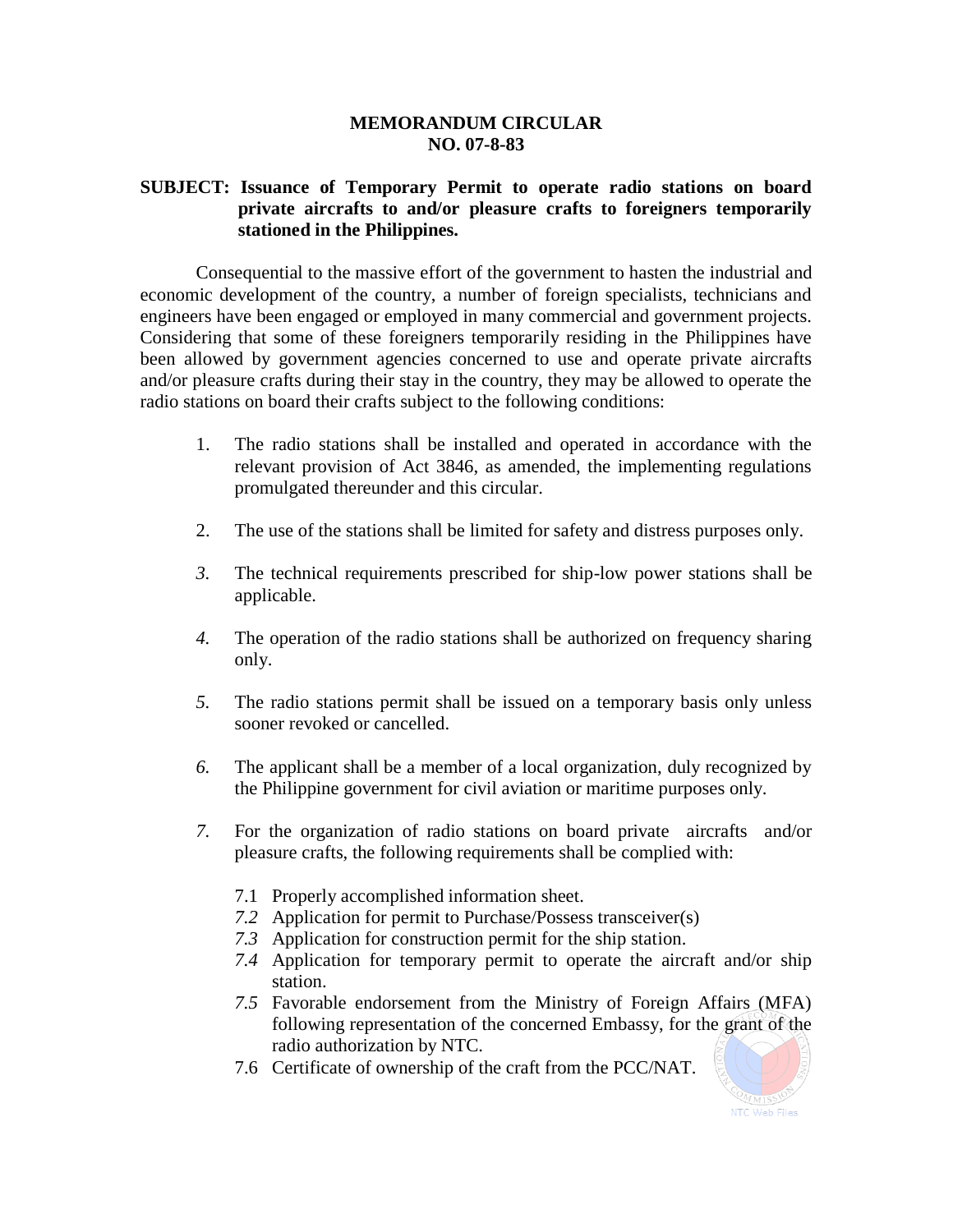The registered foreign owners of small crafts under the category of this Circular shall not be required to obtain radio operator certificates. However, for persons other than the foreign owners who will operate radio stations on such crafts, they shall be required to obtain the appropriate operator certificates in accordance with existing radio regulations. Foreigners allowed to operate ship radio stations under this Circular shall willingly abide with the conditions of licensing as stipulated herein.

| SSS-USB/HF        | <b>EMISSION</b> | <b>USAGE</b>                                                                          |  |
|-------------------|-----------------|---------------------------------------------------------------------------------------|--|
| 2182KHZ           | J3E             | Distress Call, distress traffic, urgency signal<br>and messages, and safety signal.   |  |
| 4125"             | J3E             | Supplementary distress $\&$ safe purposes.                                            |  |
| 62115.5           | J3E             | Distress and safety purposes.                                                         |  |
| 8238.4"           | J3E             | PCG Auxiliary Squadron cost station.                                                  |  |
| VHF-FM            |                 |                                                                                       |  |
| 156.3 MHz         | F3E             | SSB working frequency.                                                                |  |
| 156.8"            | F3E             | Intership communications & for safety<br>purposes                                     |  |
| 156.6"            | F3E             | Distress, safety, and general calling PCG/<br>Harbormaster calling/working frequency. |  |
| SSB-HF            |                 |                                                                                       |  |
| 3023 KHz<br>5680" | J3E             | Search and rescue operations with aircraft<br>stations.                               |  |
| 121.5 MHz         | F3E             | Distress and safety-operations with aircraft<br>stations                              |  |
| 123.1 MHz         | F3E             | Auxiliary to 121.5.MHz                                                                |  |
| 243.0"<br>F3E     |                 | Search and rescue operations with aircrafts.                                          |  |

For this purpose, the NTC shall collect from each applicant the following fees for the licensing of the station.

|                                 | <b>Ship Stations</b> | <b>Aircraft Stations</b> |
|---------------------------------|----------------------|--------------------------|
| Filing                          | P <sub>150.00</sub>  | P <sub>150.00</sub>      |
| Permit to Possess per           | 45.00                | 45.00                    |
| Transceiver                     |                      |                          |
| Permit to Purchase, Sell        |                      |                          |
| Or transfer per transceiver     | 100.00               | 100.00                   |
| Construction permit             | 250.00               | 250.00                   |
| Inspection                      | 300                  | 300.00                   |
| Temp. Permit to Operate station | 600                  | 600.00                   |